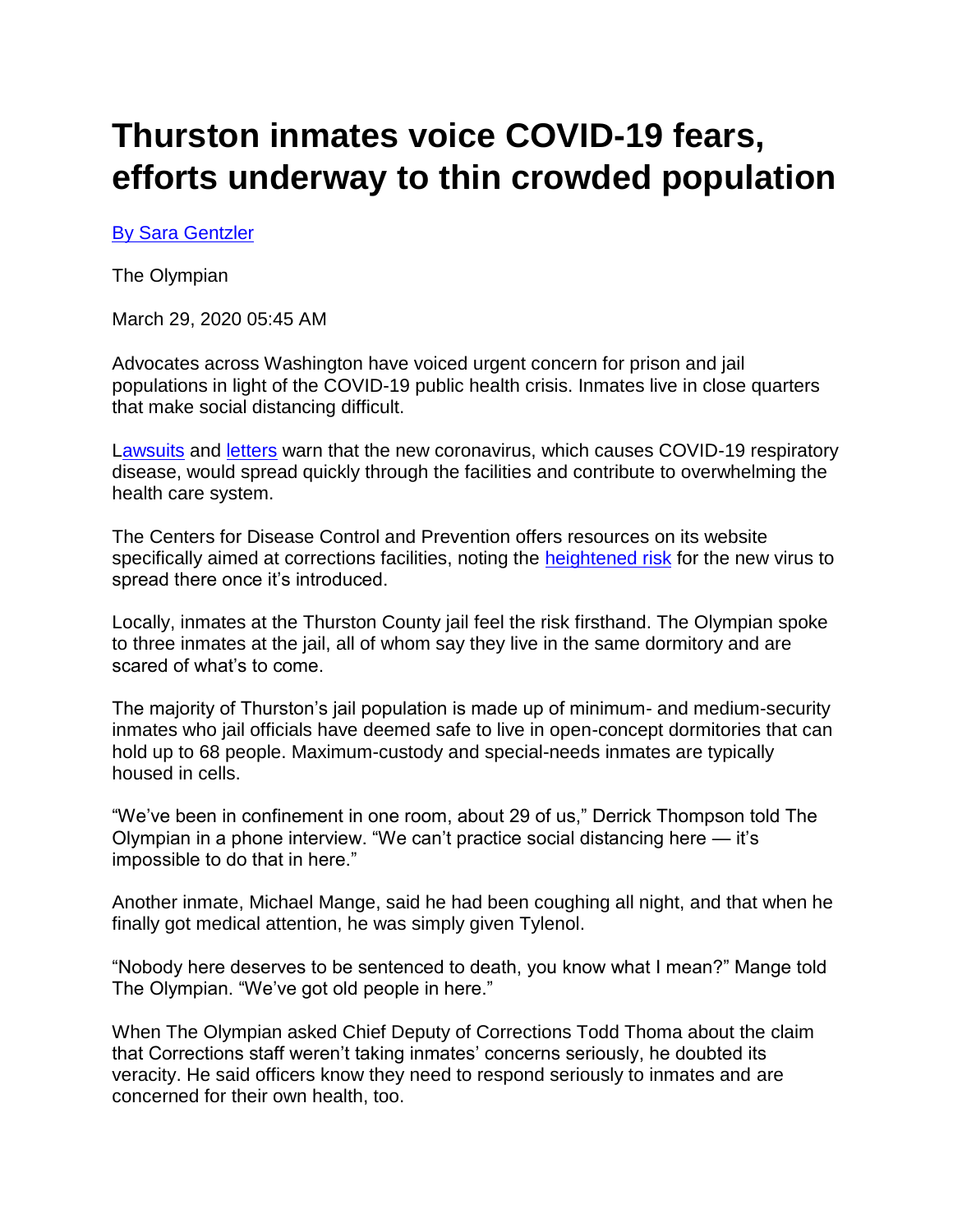"The inmates are obviously concerned, and I don't blame them," Thoma said. "At the same time, the staff working here have the same concerns as well."

Sheriff John Snaza echoed a similar sentiment: "Their concerns are our concerns," he said. "Obviously, we want to ensure that they are safe."

### 'A cruise ship, where new people get on it every day'

County jails hold inmates who are awaiting trial or who have been sentenced to one year or less of confinement. But stays can stretch beyond a year when trials are pushed out or sentences are served consecutively, Thoma told The Olympian.

Officials have celebrated the lockup's dorms in the past — officers directly supervise; violence, vandalism, and stress levels for inmates have gone down.

But now, the open rooms where a constantly changing population of inmates eat and sleep in close proximity present a question without a solid answer: How do you keep that population healthy during a global pandemic?

Earlier this week, Thoma said the four jail dorms were housing between 19 and 50 inmates each.

But Thurston County's justice system officials say they are prioritizing lowering those numbers and keeping them low.

"The less we have in custody, the more manageable things will be in the event we do have an outbreak or situation associated with this," Thoma told The Olympian Wednesday.

To that end, Thurston County Sheriff John Snaza says his office has pulled back on confirming arrest warrants.

A shuttle program that typically transports prisoners with warrants from one jail to another isn't running due to COVID-19, he said. So if someone is arrested in Spokane who has a Thurston County warrant, for example, Snaza's office would need to send a deputy to Spokane.

If an offense is more serious or violent, Snaza said, a deputy will still take that person into custody.

"I'm a law-and-justice guy, and for me to have to do this is really difficult," Snaza said in a phone interview.

Thurston County Prosecuting Attorney Jon Tunheim says his office if focused on violent cases, crimes against people, and "high-loss property cases" — he mentioned a spree of thefts as a hypothetical example. There could be some exceptions, but Tunheim said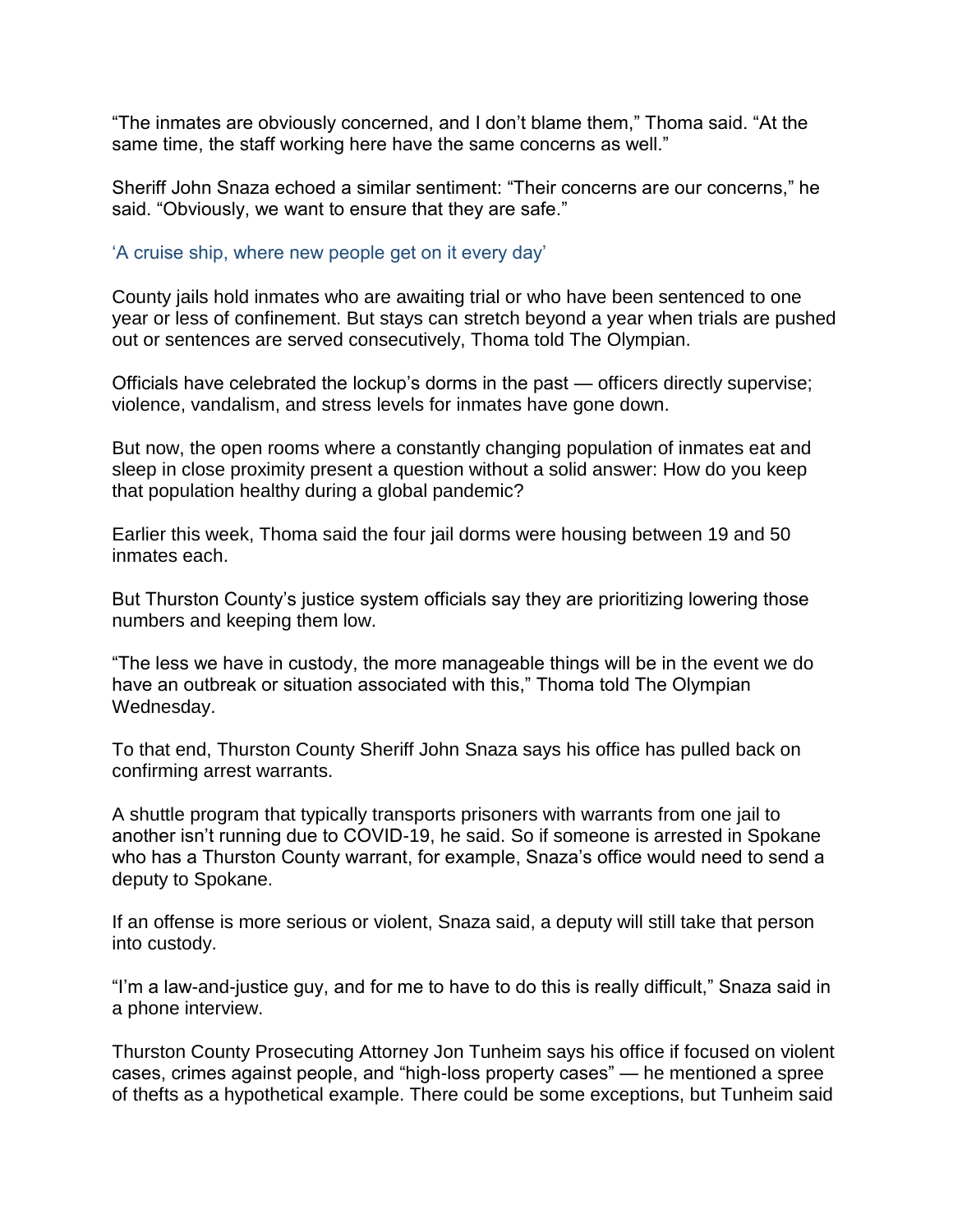his office is working to get lower-priority cases into diversion programs or delayed for now.

In response to an emergency order the state Supreme Court issued last week, a lot has [recently changed](https://www.thurstoncountywa.gov/sc/scdocuments/MC%20Signage%20effective%203232020%20updated.pdf) at Thurston County Superior Court: Hours are limited, trials and many court appearances are suspended. Remaining appearances are done via phone or video.

"I am incredibly impressed with my organization and, frankly, the whole system," Tunheim said. "...We've really transformed the whole system in a week."

New directives also have placed a priority on getting low-risk inmates already in the system out of custody.

Thurston County Public Defense has been working with Corrections and the Prosecuting Attorney's Office, Director of Thurston County Public Defense Patrick O'Connor told The Olympian.

Corrections gives O'Connor's office a list of inmates, why they're in jail, and release dates for those who've been sentenced. His office then approaches the Prosecutor's Office to see if they can agree on releasing an individual because of the COVID-19 pandemic.

If both sides agree, they submit an order to a judge. If they don't, they'll argue in front of the judge, who then makes a ruling, O'Connor said.

On Wednesday, for example, O'Connor estimated a judge granted release for about 10 people. Others have been released via agreed order.

"Most of the agreed orders and motions we're making for a lot of those cases hopefully we'll start to see a reduction in the dorms, because they're already classified as not high-violent individuals, if that's where they're living," O'Connor said.

O'Connor likened the dorms to "a cruise ship, where new people get on it every day."

Prosecutor Tunheim warned against painting inmates in broad strokes based on the jail's low- and medium-custody designations, however, saying that determination is based on safety within the jail setting, not considering risk to public safety.

Thoma said he'd seen about a 20% decrease in the jail population over the past month — from 354 inmates in the system to 285.

"Kudos to the courts, to the Prosecuting Attorney's Office, and to Public Defense and Pretrial Services for their efforts reducing our population," Thoma said.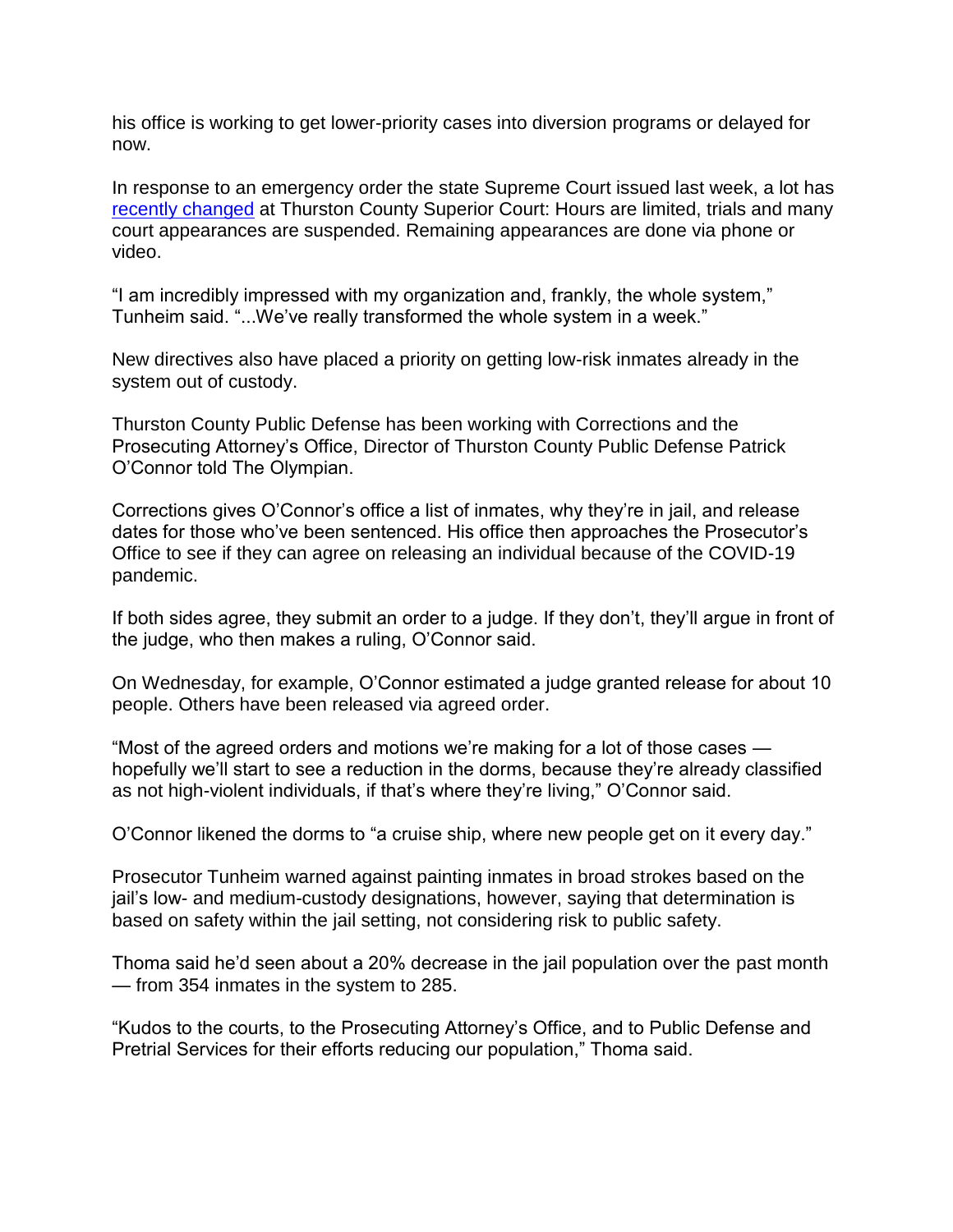## Mitigation inside the jail

According to an internal document shared with The Olympian, county Corrections has taken several actions aimed at keeping COVID-19 out of the facility.

One of the many changes: The jail has canceled its volunteer programs, such as Alcoholics Anonymous and jail ministries, to limit exposure, which Corrections Chief Thoma said was a difficult decision.

"Basically, all inmate programs have been suspended because we had providers coming in from the outside for these programs," Thoma told The Olympian. "A lot would be facilitated throughout the facility, and inmates were coming from other dorms into a common space."

Thoma said the jail has set aside 14 cells so inmates who have just been booked can be observed for 48 to 72 hours before entering the general population. The jail also has four cells with "negative air flow," designed with potential tuberculosis patients in mind, that Thoma said will be used for isolation if inmates have symptoms.

Efforts to thin out the jail population made it possible to set aside those cells, Thoma said.

The jail contracts with a company called Healthcare Delivery Systems that operates an on-site medical clinic for 18 hours per day, Thoma said, with a provider on-call the other six hours.

It had five COVID-19 test kits as of this week, according to both Thoma and Sheriff John Snaza.

Snaza told The Olympian an inmate had been tested for COVID-19 and was isolated while awaiting results Tuesday. But Thoma checked with the medical contractor and said that no inmates had been tested.

One person with flu-like symptoms was cleared medically and bailed out of jail at about the same time, Thoma said. Another person with flu-like symptoms was isolated then cleared by medical staff. A third was being screened for flu-like symptoms on Wednesday.

"Our medical is doing the same assessments that I'm sure any practitioner would do in the community," such as ruling out the flu and other illnesses, Thoma said.

He said the jail, as of this week, had an adequate supply of personal protective equipment, sanitizers, and cleansers. But that can change fast.

"What we're trying to do, like anybody else, is mitigate any possibility of there being an outbreak," Thoma said. "We've limited the movements, we're educating the inmates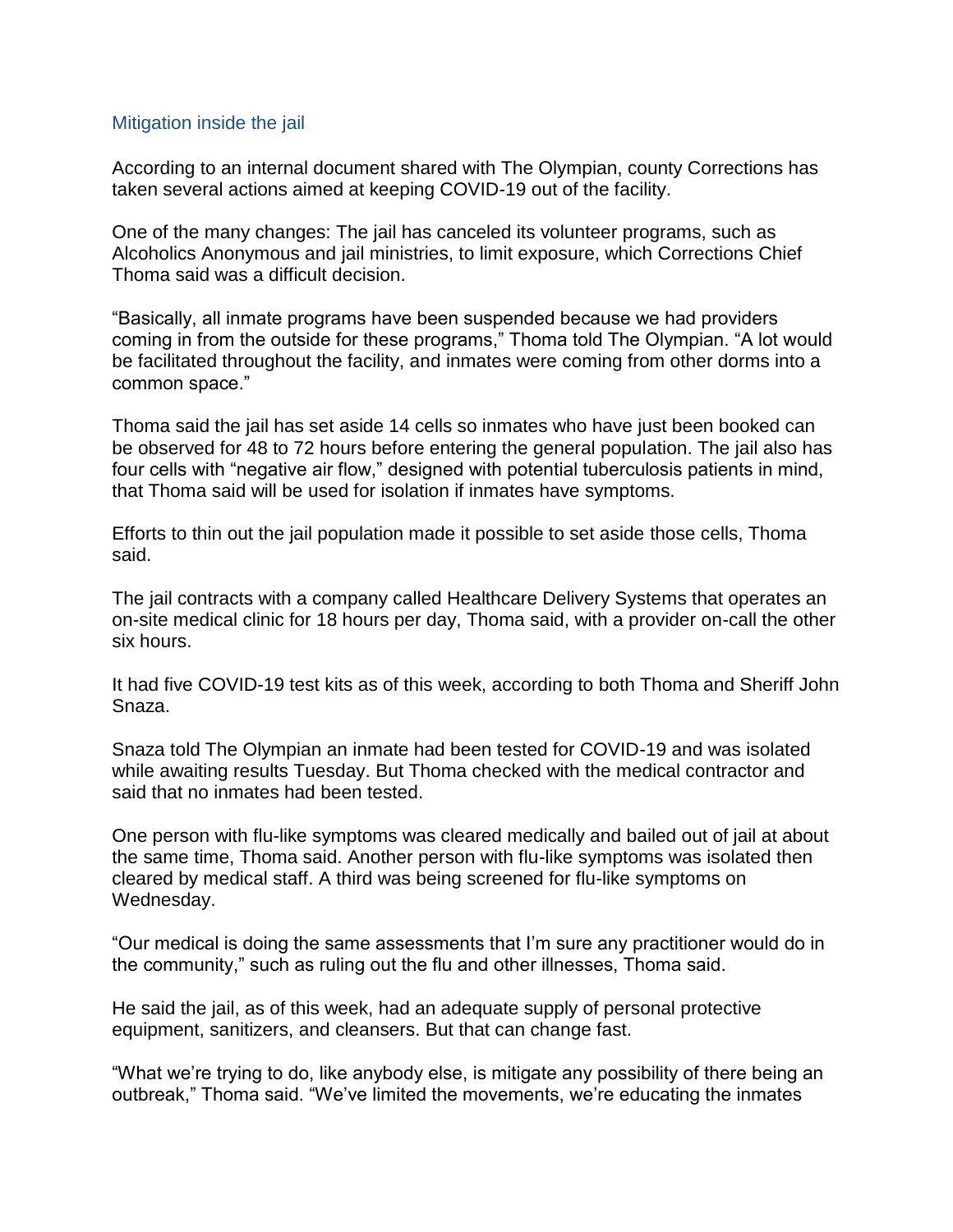again about distancing and their personal hygiene, washing their hands. We're doing all those things, but the reality is we are in a confined space."

#### What if there's an outbreak?

If COVID-19 does make its way into a dorm — through a new inmate who starts displaying symptoms after their 72-hour isolation period is over, for example — Thoma said the jail is developing its response on a day-to-day basis.

Right now, the focus is on mitigation.

"There's no silver bullet," Thoma said. If it happens, he says, the jail will continue to mitigate, isolate, and get a medical response. "We've cleared out areas. The best thing we can do is evaluate the response and the need."

Advocates say Thurston should be doing more to prevent an outbreak in the first place.

Jaime Hawk, legal strategy director for the ACLU of Washington's Smart Justice campaign, is leading the organization's response to COVID-19 as it impacts people in jails and prisons.

Hawk said she's tracking what's happening in Thurston and called the jail-population reduction so far "a start."

"Thurston County must get that jail population down further, so there's not people in a dorm, crowded together, bunked together in confined spaces. Our worst fear is one person gets it and it's just going to spread like wildfire," she said.

Another area of concern: Its work release program. It's been altered, according to internal documents, but Thoma says inmates who still have jobs leave for work and come back to stay in the dorm overnight.

On Wednesday, 28 men and six women were assigned to work release.

"Shut it down," Hawk said, in reference to the program. "What are we doing? That does not make a lot of sense under these circumstances."

King County Executive Dow Constantine signed an executive order Tuesda[y](https://www.kingcounty.gov/elected/executive/constantine/news/release/2020/March/24-jail-population.aspx) [suspending its work release program](https://www.kingcounty.gov/elected/executive/constantine/news/release/2020/March/24-jail-population.aspx) and taking several other specific actions.

Thoma said shutting down the program has been discussed and isn't "completely off the table." His concerns: The need to re-acclimate inmates and keep people connected to the community, that inmates have the ability to work and provide for their families, and that the people still with jobs are supporting industries the state has deemed essential, like food service.